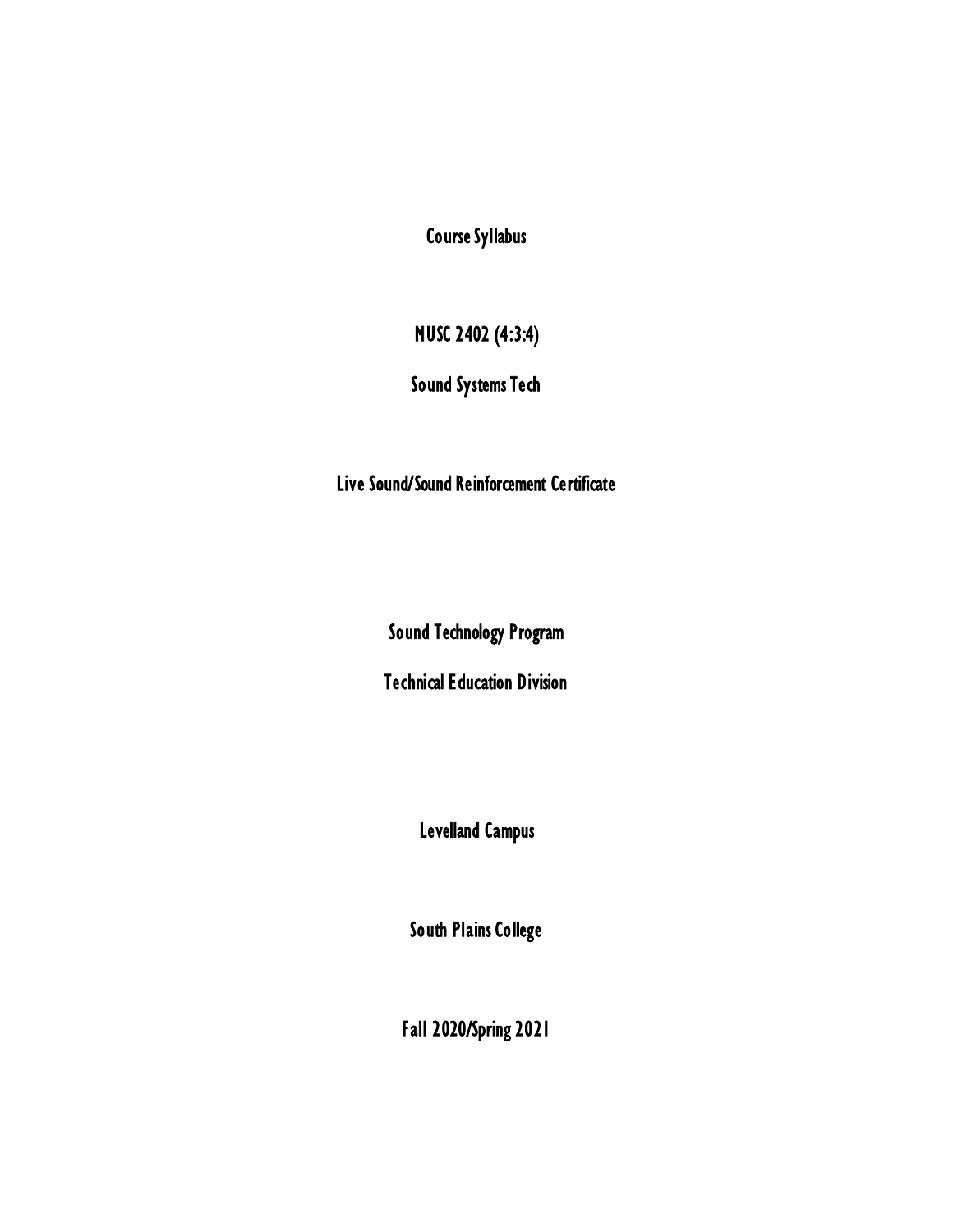### Creative Arts Department - South Plains College - Levelland Campus

### Course Syllabus

*Course Title: MUSC 2402 Sound Systems Tech (4:3:4) Instructor: Jeremiah Denning Office: CB 141 - Telephone: (806) 716 2011 – Voice-mail configured. E-mail: jdenning@southplainscollege.edu Office Hours: As posted on instructor's door*

### South Plains College Improves Each Student's Life

*\*\*\*\*\*\*\*\*\*\*\*\*\*\*\*\*\*\*\*\*\*\*\*\*\*\*\*\*\*\*\*\*\*\*\*\*\*\*\*\*\*\*\*\*\*\*\*\*\*\*\*\*\*\*\*\*\*\*\**

#### I. *General Course Information:*

MUSC 2402 Sound Systems Technician will be taught as a Flex course. We will be meeting face to face for lecture/lab time. This will be supplemented with several online learning tools including, lecture recordings, lecture notes, and video demonstrations.

- A. Description: Technical and non-technical skills necessary to perform duties of a sound systems technician. Includes business and customer relationships, advanced signal flow, system packaging, system integration, system protection/maintenance, electrical distribution for audio systems, and rigging from a sound systems technician's perspective.
- B. Course Learning Outcomes: Identify non-technical roles regarding a sound systems technician; demonstrate planning, set-up, and striking a sound system; demonstrate troubleshooting techniques for solving common performance-related problems; and discuss safety and liability issues.
- C. Course Competencies: Proper system packaging and system maintenance. Advanced component integration. Advanced understanding of audio system components and their specifications.
- D. Academic Integrity: It is the aim of the faculty of South Plains College to foster a spirit of complete honesty and a high standard of integrity. The attempt of any student to present as his or her own work which he or she has not honestly performed is regarded by the faculty and administration as a most serious offense and renders the offender liable to serious consequences, possibly suspension. Students should refer to the SPC General Catalog, regarding consequences for cheating and plagiarism (see "Academic Integrity" as well as "Student Conduct" sections).
- E. SCANS: This course is designed to meet the following SCANS and Foundation skills criteria: C1, C3, C4, C6, C9, C11, C13, C15, C17, C18, C19,C20, F5, F6, F7, F9, F11, F15, and F16. A complete list of SCANS Competencies and Foundation Skills are located on the last page of the syllabus.
- F. Verification: This course is a building block for the student to move towards and complete a capstone experience.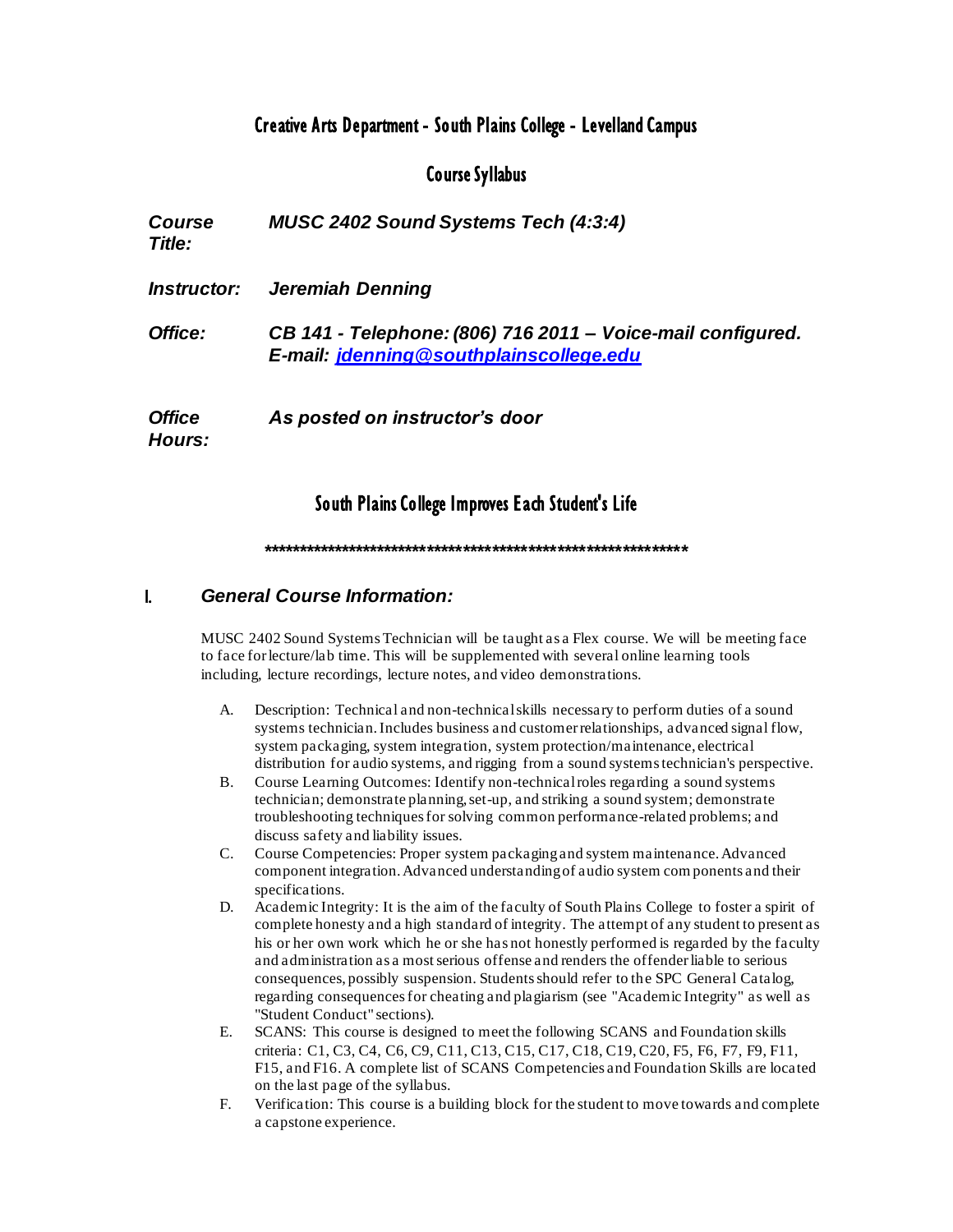#### II. *Specific Course/Instructor Requirements:*

- A. Textbook and Other Materials: Handouts and other resources provided by instructor as needed. One 4GB Flash Drive.
- B. Attendance Policy: Punctual and regular attendance is expected of all students. Students are responsible for all missed material. If a student is absent on a day that an assignment/assessment is given, **the student will not be allowed to make up the assignment/assessment unless the absence is an excused absence.** Passwords for the assignment/assessments will not be given if the absence is unexcused. For an absence to qualify as excused the student must contact the instructor via email prior to the class meeting and provide their reason for not attending. Based on the reason given by the student, the instructor will determine if the absence qualifies as excused or unexcused. Any student not present at roll taking will be given an unexcused absence unless the student has provided prior notification.
- C. Assignment/Assessment Policy: Assignments/assessments will be announced during class. Students will be given a password to access the assignment/assessment via Blackboard. Due dates will be provided.
- D. Grading Policy/Procedure: The student's final grade will be made up of a weighted average of at least one written test (20%), quiz average (10%), lab assignments (20%) and course competencies (50%). A list of the required course competencies will be attached to this syllabus. Each competency is worth 10 points; however, a student must achieve at least 7 out of the 10 points in every competency to complete the competency requirement. Non completion of the competencies equals a  $0\%$  for the competency portion of the student's grade. Grading format: A=  $90-100\%$ , B=  $80-89\%$ , C=  $70-79\%$ , D=  $60-69\%$ , F= 0-59%
- E. Special Requirements: MUSC 1405 is a prerequisite/co requisite. Students will be required to act as a System's Tech for arranged "shop time" and shows throughout the semester.

#### III. *Course Outline:*

#### *Topic Outline:*

Electricity and the Systems Tech Snake systems and the Systems Tech Microphones and the Systems Tech Wireless and the Systems Tech Loudspeakers and the Systems Tech Power amps and the Systems Tech Consoles and the Systems Tech Digital Audio and the Systems Tech Drive Rack and the Systems Tech Networking and the Systems Tech Rigging and the Systems Tech System packaging and maintenance Advanced Hands On *Instructor reserves the right to modify this at anytime.*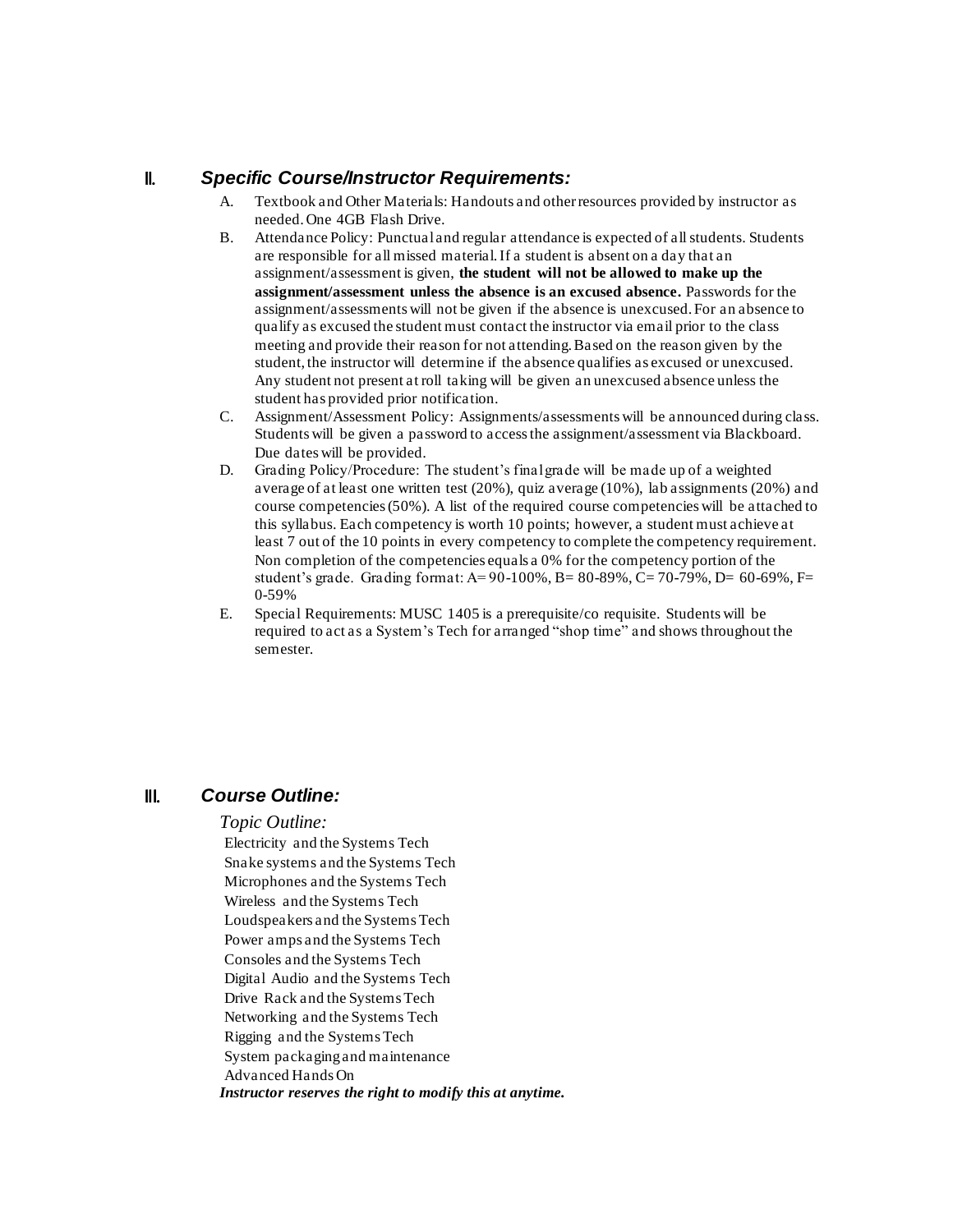## IV. *Accommodations*

**SPC Standard Disability Statement**: Any students who, because of a disability, may require special arrangements in order to meet the course requirements should contact the instructor as soon as possible to make and necessary arrangements. Students must present appropria te verification from the SPC Disability Service Office during the instructor's office hours. Please note that instructors are not allowed to provide classroom accommodations until appropriate verification from the SPC Disability Service Office has been provided. For more information, you may contact the Disability Services Office (located in the Health & Wellness Center) at 806 -716- 2529 or visit http://www.southplainscollege.edu/health/disabilityservices.php.

**Equal Opportunity, Harassment, and Non-Discrimination Statement**: South Plains College does not discriminate on the basis of race, color, national origin, sex, disability or age in its programs and activities. The following person has been designated to handle inquiries regarding the non-discrimination policies: Vice President for Student Affairs, South Plains College, 1401 College Avenue, Box 5, Levelland, TX 79336. Phone number 806-716-2360. South Plains College is dedicated to providing a safe and equitable learning environment for all students. Discrimination, sexual assault, and harassment are not tolerated by the college. The Health and Wellness Center offers confidential support (806-716-2529) and Voice of Hope has a 24-hour hotline: 806-763-7273. You are encouraged to report any incidents online at http://www.southplainscollege.edu/ about/campussafety/complaints.php.

**Pregnancy Accommodation Statement**: If you are pregnant, or have given birth been within six months, under Title IX you have a right to reasonable accommodations to help continue your education. Students who wish to request accommodations must contact the Health and Wellness Center at 806-716-2529 to initiate the process.

#### **Face Covering Policy**

It is the policy of South Plains College for the Spring 2021semester that as a condition of oncampus enrollment, all students are required to engage in safe behaviors to avoid the spread of COVID-19 in the SPC community. Such behaviors specifically include the requirement that all students properly wear CDC-compliant face coverings while in SPC buildings including in classrooms, labs, hallways, and restrooms. Failure to comply with this policy may result in dismissal from the current class session. If the student refuses to leave the classroom or lab after being dismissed, the student may be referred to the Dean of Students on the Levelland campus or the Dean/Director of external centers for Student Code of Conduct Violation. Students who believe they have been exposed or may be COVID-19 positive, must contact Health Services, DeEtte Edens, BSN, RN at (806) 716-2376 or dedens@southplainscollege.edu.

|   | Understands difference between single & three phase electricity |
|---|-----------------------------------------------------------------|
|   | Have a firm understanding of: voltage, current, resistance/     |
|   | impendence, and Ohms law                                        |
| 3 | Identify & describe components of AC distribution for audio     |
|   | system                                                          |